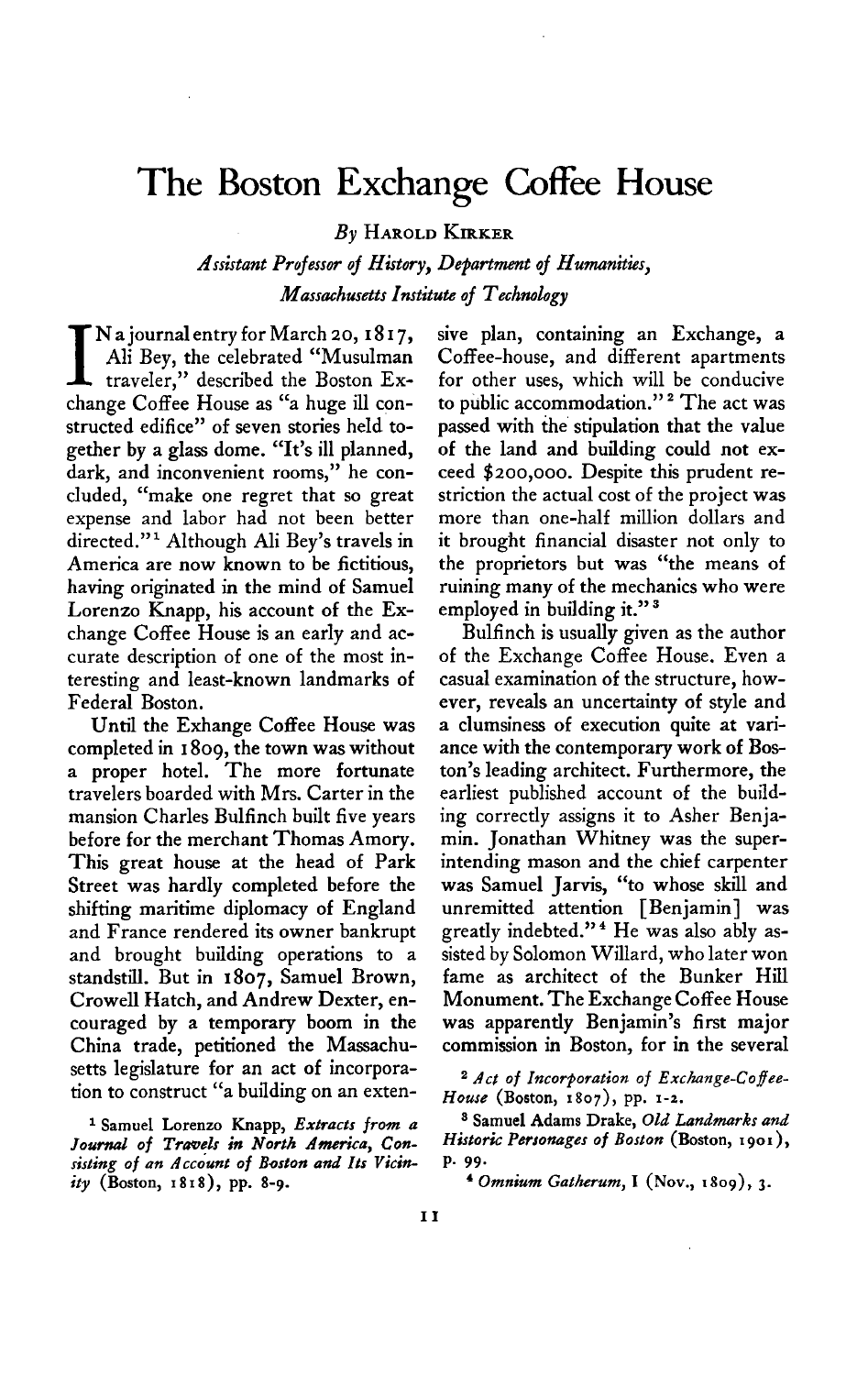**years following his arrival in 1803 he was engaged only in church and house construction. Like most of Benjamin's early designs, this one shows the influence of the Adam brothers as learned from the executed work of Bulfinch. This debt Benjamin gratefully acknowledged in the preface of one of his later pattern books when, in rightly singling out the Tontine Crescent (1793) as'the major source of inspiration to contemporary building, he added that with this project Bulfinch "gave the first impulse to good taste ; and to architecture, in this part of**  the country."<sup>5</sup>

**The Exchange Coffee House covered an acre of ground formerly occupied by Salter's brewery on Congress and State streets. It was planned in the form of an irregular triangle with the acute angle cut off: the north front measured ninetyfour feet, the south extended an additional three yards, and the east facade stretched one hundred and three feet on Congress Street. Ali Bey complained that the latter front, although "evidently designed as a public ornament. . . is placed at a distance from any principal street and embosomed**  in other buildings."<sup>6</sup> This was accounted **for by the plans of the proprietors to have the town open an avenue from Congress to Broad Street. Other critics thought the seven-story building of hammered granite and brick "too high and disproportionate." '** 

**The architect seems to have been aware of the disparity in proportion and sought to compensate for it by placing the structure unusually far back from the street,** 

**5 Asher Benjamin, Practice of Architecture (Boston, r 8 3 J), p. iii.** 

**6 Knapp, pp. 8-9.** 

**T Charles Shaw, A Topographical and Historical Description of Boston (Boston, I 8 I 7)) p. 230.** 

**with a "spacious avenue" extending from the north front to State Street, on each side of which he planned to erect "elegant shops or offices, with a wide walk, sheltered by a colonnade, supported by Dorick pillars." \* But like most of the building projects of the period, Benjamin's scheme was wrecked by the embargoes placed upon American shipping during the administrations of Jefferson and Madison.** 

**.** 

**It is questionable whether the north or the east front was considered the most important. Each had a basement of white marble and a broad belt of stone running below the upper stories; neither is remarkable for architectual refinement. The distinguishing feature of the north or State Street facade was a portico of six Ionic columns, "with an appropriate entablature," raised above a rusticated base and reached by a flight of stone steps. On the east front Benjamin carried six extraordinarily attenuated pilasters four stories before he broke them with a marble architrave. Into the center of this faGade he squeezed a "Venetian window" much admired by contemporaries. A carriage entrance on the south side led from Salter's court to a spiral staircase which ascended directly to the ballroom. Even this convenience did not spare the ladies from the interested gaze of the townsmen, for an observer in 1809 noted that "it would be well to put up Venetian blinds, or lattice work, between the pillars of the colonnade, to secure the ladies from impertinent observation." '** 

**While the exterior of the Exchange Coffee House struck some Bostonians as not in "the very best style of Architecture," the public rooms were universally** 

**a Omnium Gatherum, p. 3.** 

**<sup>9</sup> Ibid., p. 4.**